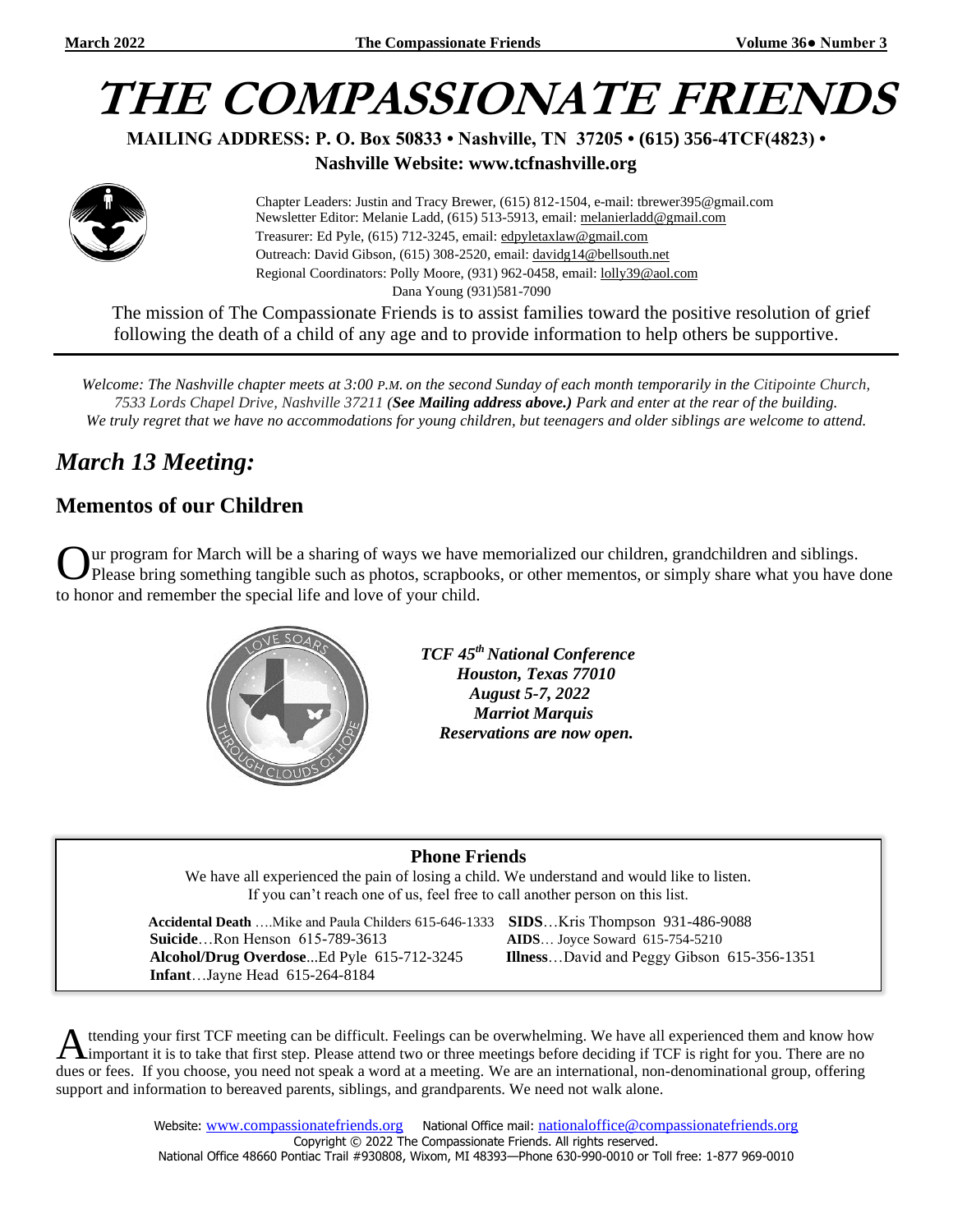### *We remember our children with love and gratitude. We miss their faces, their voices and their smiles. And we do not forget--*

#### *In the month of their births--*

**Marvin Lee Edward**s March 23 Son of Charles and Ruth Edwards

**Kevin Moncrief** March 13 Son of Sandra Merkel

**Samuel James Moore** March 28 Son of Darrell and Dianne Moore Grandson of Mac and Polly Moore

**Michael Reeves** March 16 Son of Jennie Reeves Brother of Sheila Rochelle

**Sheila Rochelle** March 17 Daughter of Jennie Reeves Sister of Charity Collins Aunt of Kristanna

**Trinity Rhodes Steagall** March 18 Son of Rose Steagall

**Jason Brandon Warf** Marcy 30 Son of Ronald and Clada Warf



**Hunter Cole White** March 27 Son of Ronnie White and Stephanie Carpenter

#### *And in the month of their deaths—*

**Matthew Johnson Brooks** March 5 Son of Mike and Sherry Brooks

**Morgan Priscilla Graves** March 6 Daughter of Ginger Graves

**Mary Grace Hodsdon** March 14 Daughter of John and Mary Hodsdon

**David Benton Lowe** March 5 Son of Charles and Teresa Lowe

**Samuel James Moore** March 28 Son of Darrell and Dianne Moore Grandson of Mac and Polly Moore

**Wade Hampton Morgan** March 3 Son of David and Barbara Morgan

**Adam Nicholas Pappas** March 2 Son of Gust and Jane Pappas Brother of Andrew, Alex, and Erin



**David George Shriver** March 14 Son of Warren and Donna Jones and George Shriver Brother of Bekki, Bonnie, and Laurie

#### *Are There No More Tears*

*Time heals, they tell me, and it's been six years, After that, are we well, are there no more tears? It is easier, I have to say, but I can't tell you that I'm okay. These precious children, blood of my blood, They were here, they lived, they laughed, and they loved. No amount of time will change that fact*

> *Nothing I can say will bring them back. So don't roll your eyes when you see my tears, Even though it's been so many years. I'll continue to cry, but I'll be okay, When I take their hand, in Heaven someday.*

> > Marilyn Rollins TCF Lake/Porter Counties, IN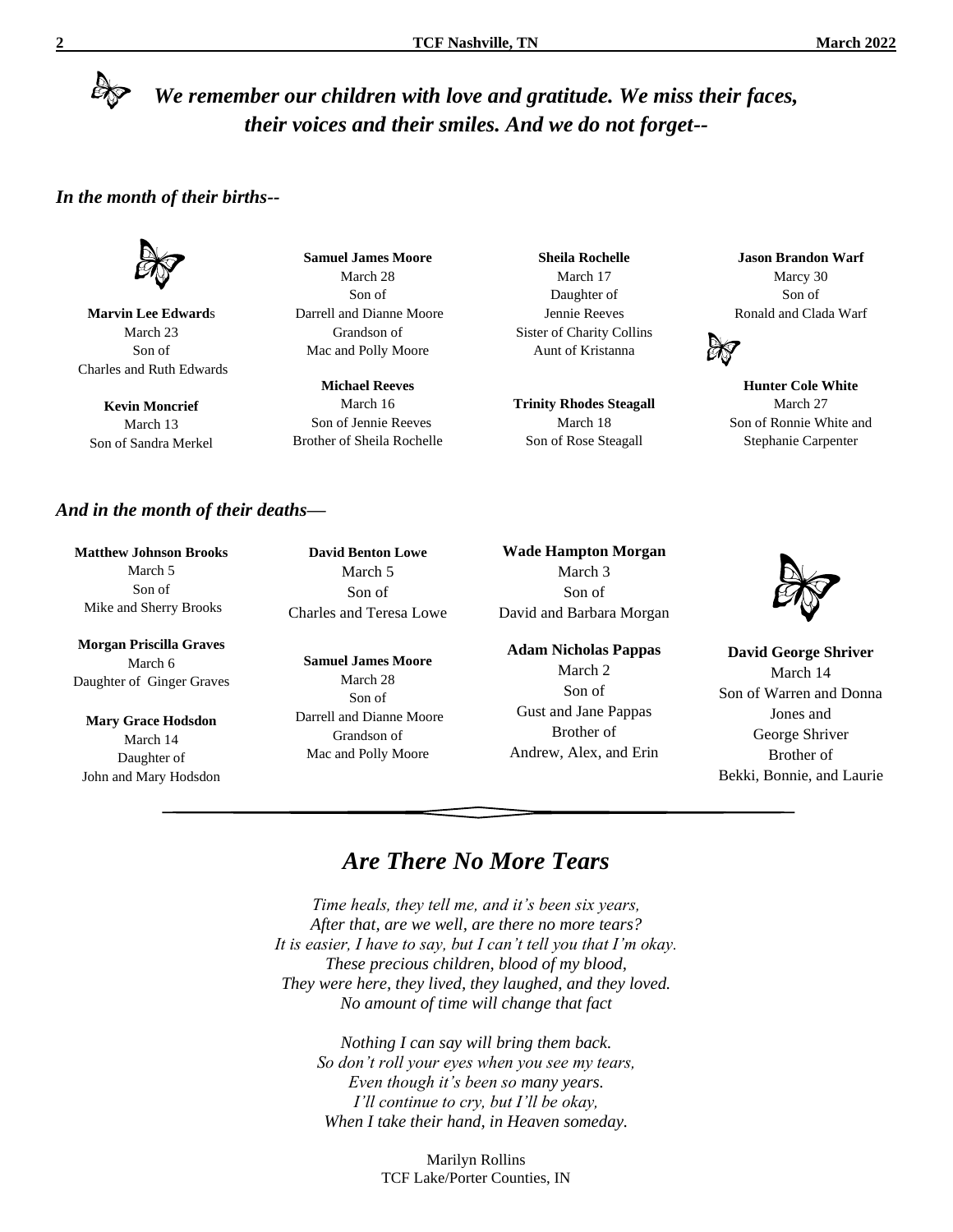#### **GIFTS OF LOVE AND REMEMBRANCE**

**We are deeply grateful for the voluntary gifts of love that make it possible for The Compassionate Friends to offer comfort to those families who do not know today that they will need us tomorrow.**

*Barbara Davies Through Nationwide Workplace Giving Program In loving memory of her stepsons, Roy James Davies and Taylor Davies, Sons of Roy Davies*

> *Tom and Margaret Loose In loving memory of their daughter, Heather Ann Willis*

*Ann McKee In loving memory of her son, Tommy Allen*

 *Rolin and Shannon Rayne In loving memory of their son, Zi Daniel Rayne*



*Don and Sherron Eakes Two lovely donations In loving memory of their grandson, Taylor Christian Brewer Son of Justin and Tracy Brewer*

*Ronald L Henson In loving memory of his wife, Darlene, And their son, Daniel Lee Henson*

*Each month, Allegra Marketing (615 360-3339) donates the printing of this newsletter as a gift to the families of TCF. Deanna Brown and her family assemble, label, sort and mail the newsletter in loving memory of her son, Marcus Dean Brown. We appreciate so much these people and their generosity to all of us.*

.

*For what is once given cannot be taken, except from the eye and the touch of the hand.*

Polly Toland

#### **A Familiar Face**

y family was on vacation in 1985 traveling from Houston to the Black Hills of South Dakota. We were traveling through Kansas and it was getting dark and late. I got out of our car to check us into a motel. The woman waiting on me was obviously very tired. When she saw me, she opened her eyes widely and just looked at me for a while. The expression on her face was as if she saw someone who looked very familiar and very close to her. I knew instinctively that I reminded her of someone special. As I started to fill out the forms, she began to cry. She was in too much pain to explain herself to me. I reached over to hold her hand. The next morning when I came to check out, she was making small talk, but her eyes were remembering a face that looked like mine. As I told her goodbye, she started to cry again. M

Years later my thirteen-year-old son, Ryan, died. Six months after his death, I was shopping and saw a young boy who

looked a lot like Ryan. I followed him from aisle to aisle. I told this boy's mom that my son had just died and her son looked so much like mine. I pulled out pictures of Ryan and she agreed the boys did look a lot alike. Their clothes were even similar. The mom told her son to give me a hug: "a real one with both arms." While I was hugging this young man, I asked God to please let Ryan's spirit move through his body so I could touch Ryan again. The hug felt like Ryan. I closed my eyes and pretended it was Ryan. That hug felt like salve on my broken heart.

I wonder if God ever lets our children's spirits come into some other person for just a few seconds so we can feel some sort of relief. When that woman in Kansas was looking at me like I was someone else, I did - for a few brief seconds feel like another person. I hope the tearful woman felt it, too.

> Niecy Moss TCF Houston-West, TX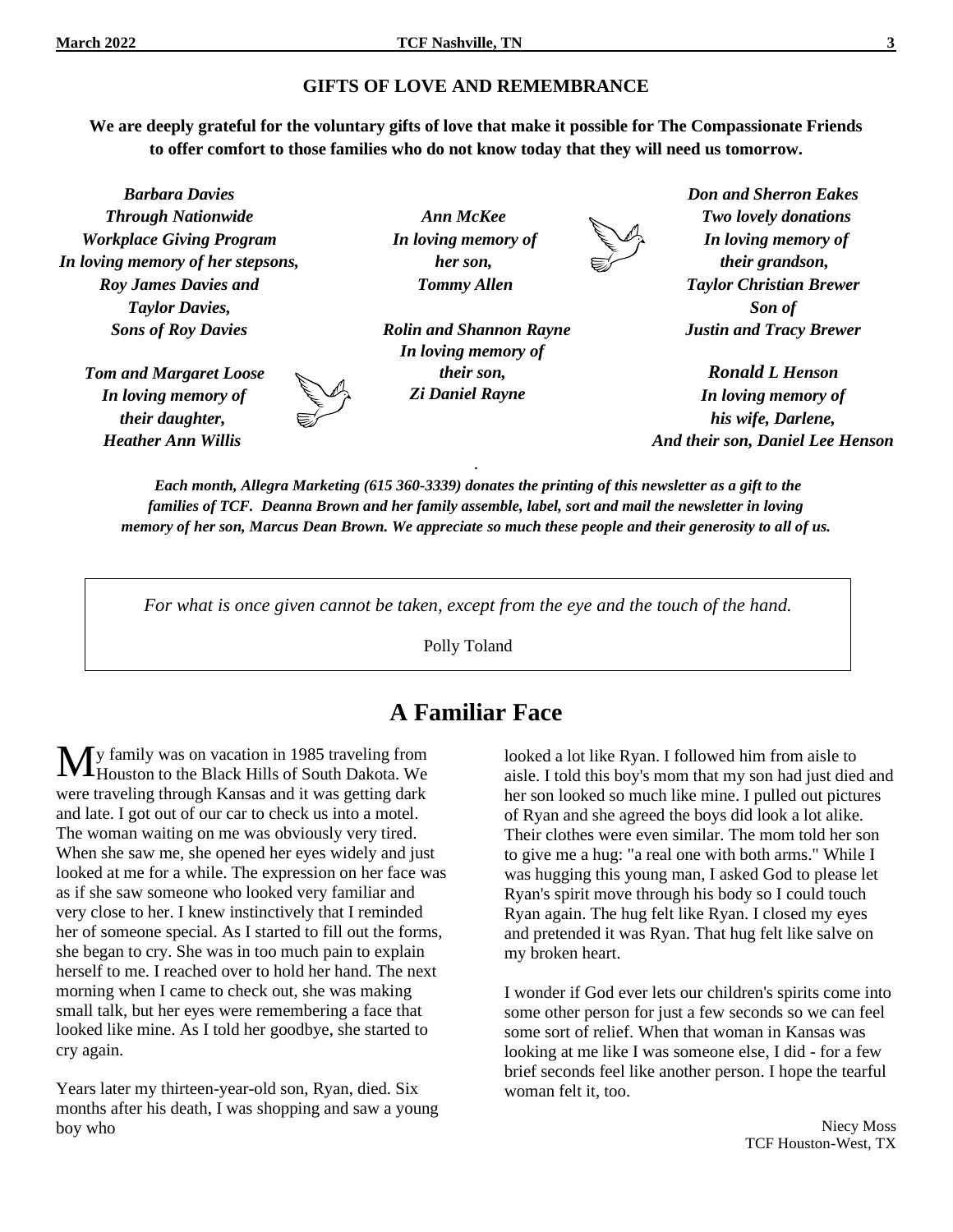## **March – A Month of Transition**

he first day of any new month seems reason enough to pause, perhaps, and reflect on the significance or meaning that each of us might associate with a new month. For me, March has always signified a time of transition, a slow but steady emergence from the dark depths of winter into the first, but sure, signs of spring. Something like the "light at the end of the tunnel." This spring will have a different meaning for each of us. For some, especially the newly bereaved, there will be a reluctance to accept it–a feeling of longing for the child with whom we would have liked to share it. You may wish to ignore the signs of this year's spring, but it will happen anyway–you don't have to enjoy it. Your sorrow is too new to let you enjoy anything. We understand this feeling. It's part of the guilt we feel for surviving the loss of a child. It just won't seem fair to you that the world goes on much the same as before. T

Others of us, with the aid of time, sometimes much time, can face spring with a little more resolve. The resolve to accept things the way they are. Somehow we learn to recognize our limitations, and we stop hurting ourselves with guilt or with the responsibility to change things. There is no way to change the fact that our children have died. The only thing we can change is ourselves. Those children will always be with us in our minds and our hearts. When we become secure in that belief, we will have changed. The changed person can accept life again and still be faithful to the memory of his child.

> Bob McCollough TCF Burlington Chapter



Lori Pollard TCF, Montgomery, AL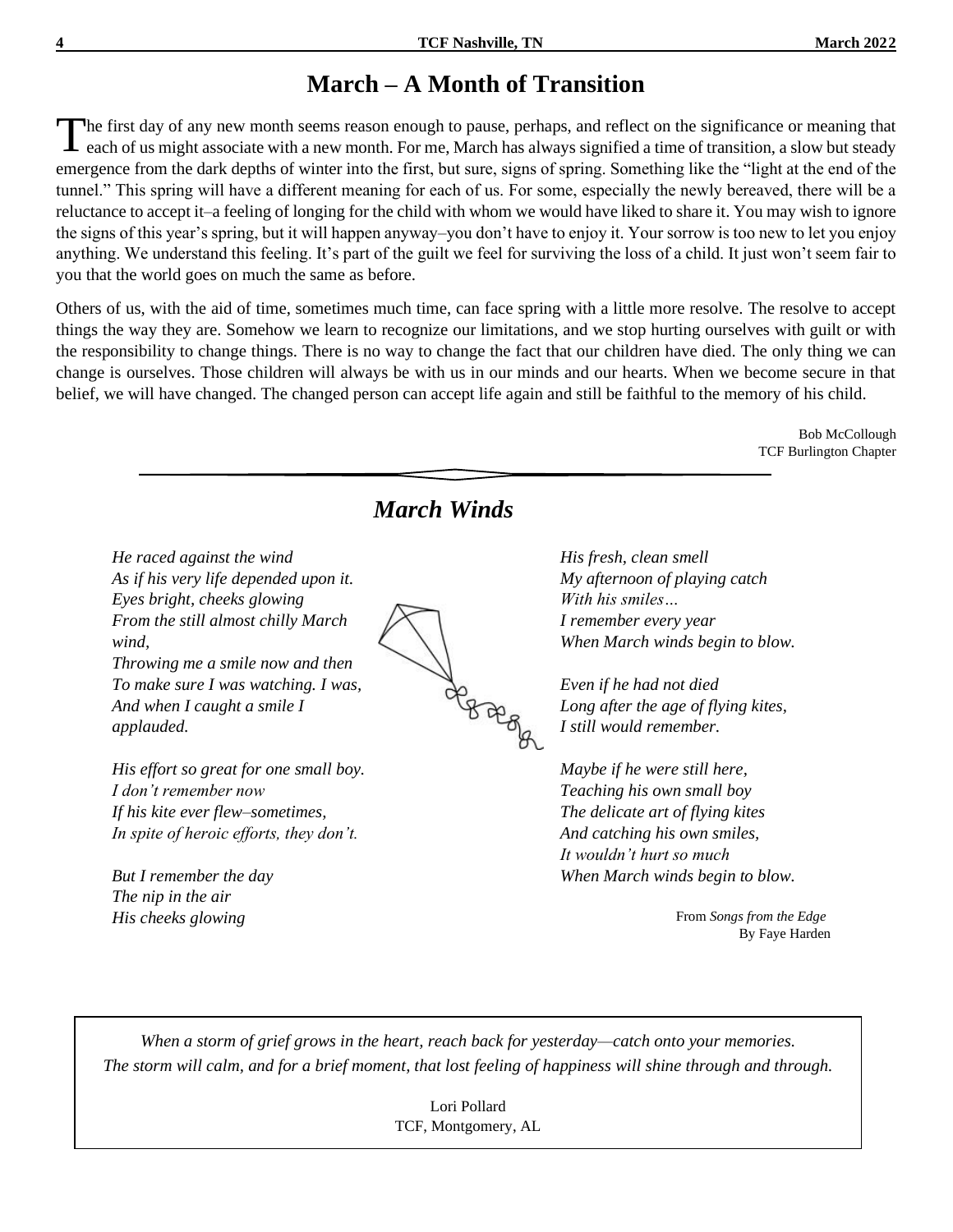#### *The Other Side of Tomorrow*

*Since the astonishment of your leaving, I've spent so many days and hours dodging reality while looking back and hoping to catch a sudden glimpse of your face shining in a forgotten corner of memory's maze.*

*I've wept early and late over photographs, yellowing mementos packed away in boxes and so many remembered points of happiness. I've even sat and held your clothing close, trying to recapture your living scent.*

*With a glimmer of wisdom born of distance, I recognize the futility of the mystical expectation to find you hidden in yesterday's embers. Emerging truth tells me you are running on ahead already out there on the other side of tomorrow.*

*I see you afar, bemused at the spectacle of my searches through all the wrong places, the welling tears as if you didn't exist anymore;* *the unending game of celestial hide-and-seek while you watched serenely from a place of peace. The fabric of my grief must have seemed strange to you, spun as it was from the compelling pull of yesterday. Your transformation blessed you with a wondrous knowing that eternity can only be found in the sparkle of a moment and yesterday and tomorrow do not exist.*

*I now understand that remaining mired in grief neither honors my life nor enhances your memory. Honor of either estate comes only in the act of living fully, calling forth from within the energy and joy of simply being, willfully scattering seeds of love across every field.*

*Time now to look ahead, down the path you marked so clearly; time to follow your crumbs of sizzling joy, and hear them erupting into the helpless laughter of innocence, feel them emerging in the warm smiles of strangers, see them gilding the wings of hawks and eagles along the way.*



Harold G. Hopkins TCF, Atlanta, GA

#### *Spring Waiting*

*Winter's end is almost here. Crocus struggle in the snow. Sunlight has a softer glow. –Is the winter long this year?*

*Spring waits; watching for a cue …not to rush your grief away, but to be there, when you say.* –*Spring is waiting, friend, for you.* 

Sascha



#### *Minds and Hearts*

*I think of you, Away from me now, Yet close in ways Of mind and heart. I close my eyes.*

*A clear picture now; And hope time is good – It will never separate The minds and hearts, Never tear the picture.*

Lezlie Langford Peterson *TCF National Sibling Newsletter*

#### **The Heart Remembers Always**

*And when we have remembered everything, We grow afraid of what we may forget. A face, a voice, a smile? A birthday? Anniversary?*

*No need to fear forgetting, because The Heart Remembers Always.*

Sascha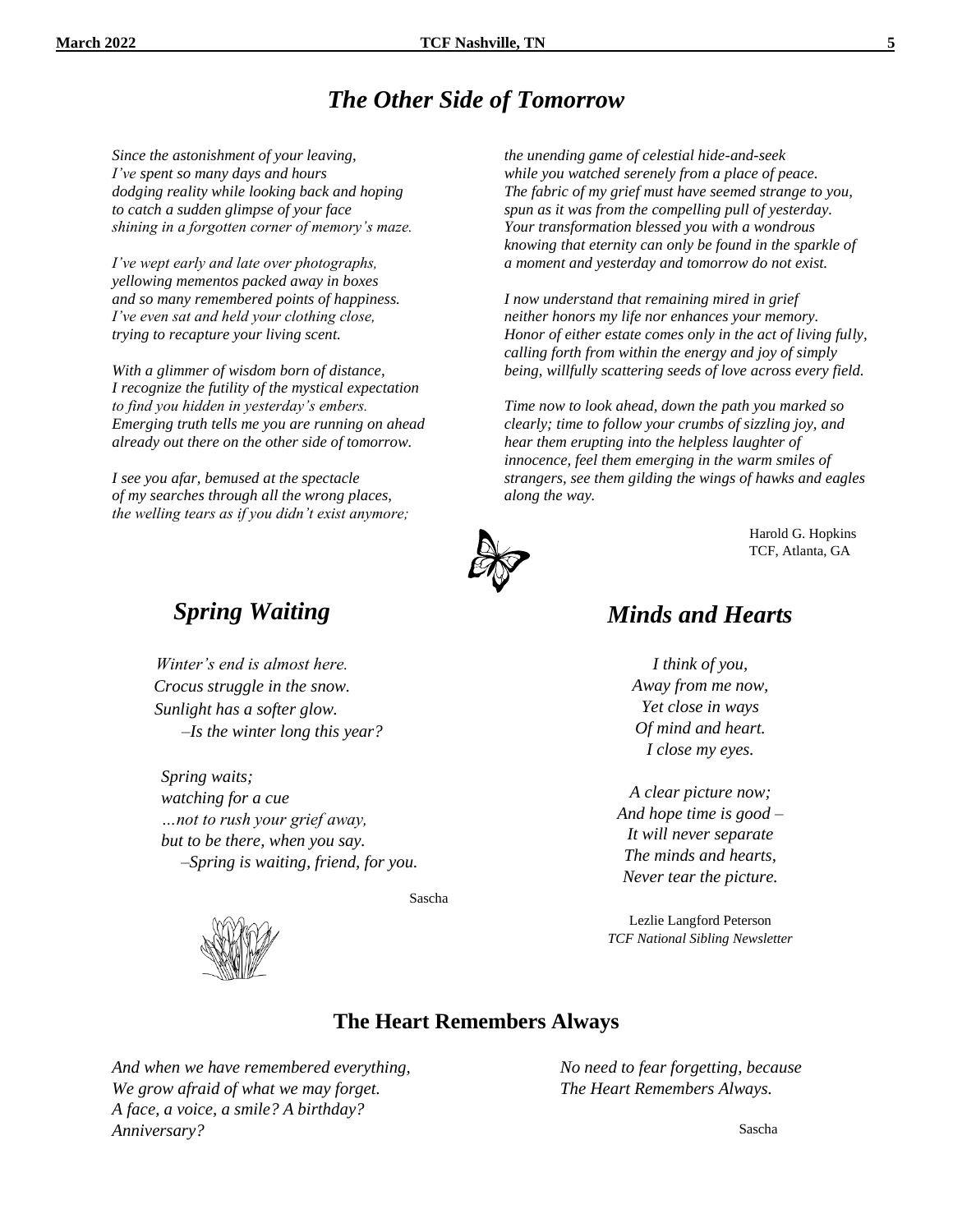#### **When an Infant has Died**

n our culture, anticipation of a baby's birth is a In our culture, anticipation of a baby's birth is a<br>lyoyful occasion. We parents all expect a normal, healthy infant. Sometimes in spite of all of the recent advances in medical technology, the pregnancy outcome is anything but joyous. The baby may be born premature and ill, it may have severe congenital anomalies, or it may die.

 Whenever the pregnancy outcome is not a normal, healthy baby, parents grieve. When the baby dies, his/her parents experience intense grief. To describe this exceedingly painful experience as sadness or a disappointment is a gross understatement.

 With the death of an older child, there is much to remember, to talk about, to cry over, and to share with family and friends. Frequently this is not true with a perinatal death. Usually there are few experiences to remember, to talk about, to cry over, to share. Memories facilitate normal grieving processes essential for recovery. Therefore, when a perinatal death occurs, the lack of memories is a problem for the parents. In more recent years, as more has been written on death and grief and more research has been done, we have learned that it is important to "create memories" for those parents whose babies die at or

around the time of birth. Parents are now encouraged to see, touch, hold, and spend time with their baby so that they will know what he/she looked like and will have a visual image of the baby. A photograph is also helpful in that they can look at it whenever they wish to in the future. Naming the baby is recommended because it is easier to talk about the baby's death when he/she can be called by name. It is also recommended that the parents make arrangements for a funeral or memorial service…to give family and friends an opportunity to show that they care and want to be supportive. The aim of the "creation of memories" is to fill the emptiness that impedes mourning.

 Parents who lose infants are faced with some special problems; however, it is important to remember that all grieving parents share common feelings regardless of the age at the time of death or the circumstances surrounding it. We all share a sense of powerlessness, the marked alterations in daily living, and the seemingly endless grief. As individuals we progress through [our grief] in our own way and in our own time.

> Joy Morris TCF, Tuscaloosa, AL

#### **A Circle of Stars**

I do "phantom basketball" at the Y now, just glancing out of the corner of my eye into the gym where the boys play. I pass by there on my way upstairs to the women's locker room and catch a glimpse of some long-legged, dar on my way upstairs to the women's locker room and catch a glimpse of some long-legged, dark-haired boy loping down the court, or wiping sweat from his brow onto his shoulder, or a boy in baggy shorts and white tee shirt, and I pretend. It's Jason. I recall all those years of driving back and forth to basketball practice, putting up the goal in our backyard, Saturday morning church league games and his lanky way of running down the court, the whop of the dribble. It is so hard to lose them so beautiful, just on the cusp of manhood, full of energy and life.

Then, last spring, I noticed there were new renters next door, but I hadn't seen them yet. I had the back door open, cleaning house, and heard that sound—the whop of a basketball hitting blacktop. My heart skipped a beat. I went outside and there were my new next-door neighbors, a gaggle of college boys from Belmont and Lipscomb shooting baskets and shouting epithets at each other, hair and sweat flying. It was a bittersweet moment. The floodgates of yearning opened over me and I started to cry. And I knew right away what I had to do. I went inside and got out the mixer—chocolate chip cookies! I left them on the back porch next door without so much as a note.

Jason will always be my handsome dark-haired prince loping down the court with the ball, jumping for that basket. Only, for him, while he was still so young and strong that no one knew how far he could reach, the hoop turned into a circle of stars, and Jason reached through it, forever to touch the face of God.



Sue Kite Mather TCF, Nashville, TN

he most beautiful people we have known are those who have known defeat, known suffering, known struggle, known loss, The most beautiful people we have known are those who have known defeat, known suffering, known struggle, known loss, and have found their way out of the depths. These persons have an appreciation, a sensitivity, and an un that fills them with compassion, gentleness, and a deep loving concern. Beautiful people do not just happen.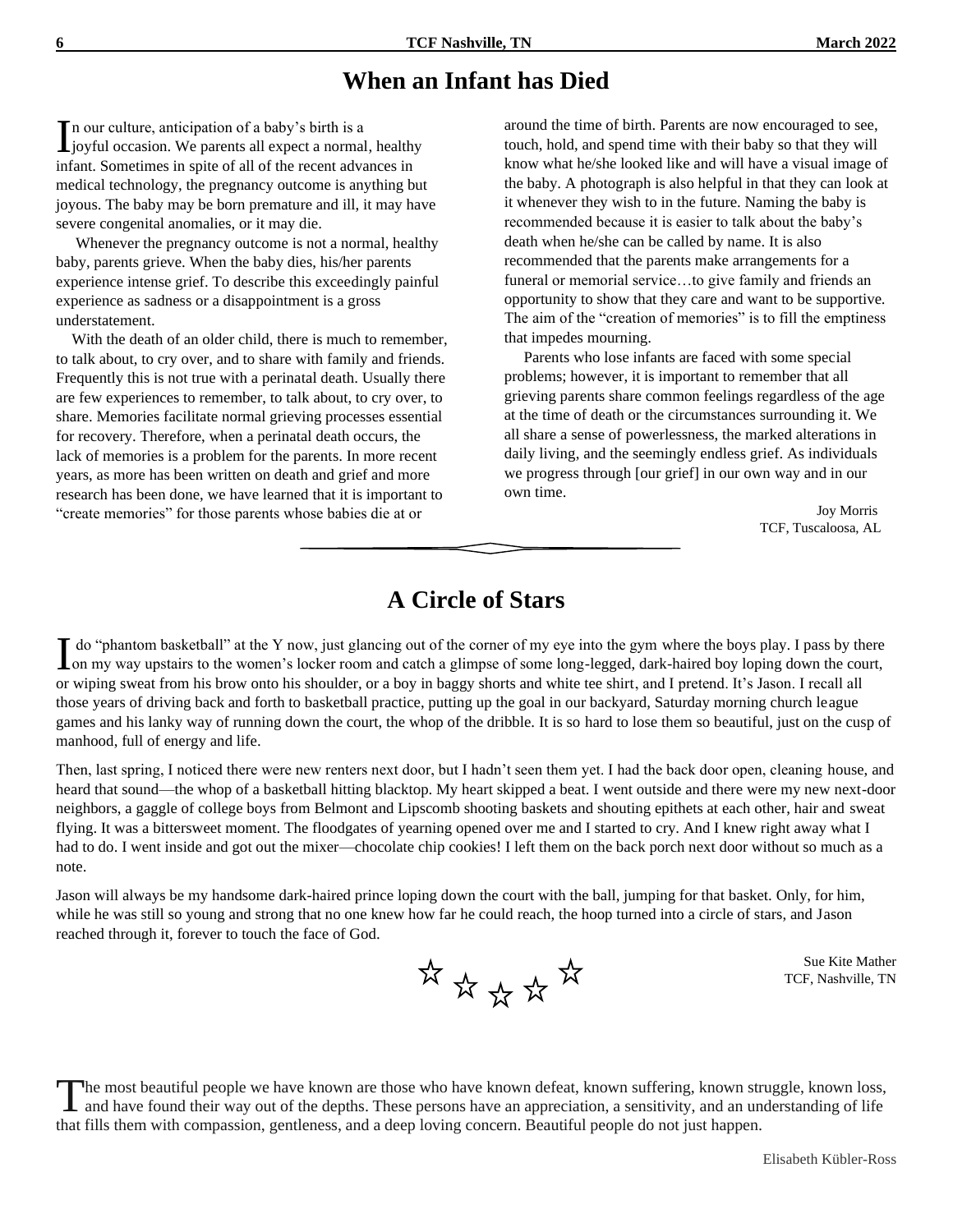### **CHAPTER INFORMATION**

#### **The "Children Remembered" Listings**

If you are unable to attend TCF meetings and would like for your child to be listed on pages 2 and 3 in The Children Remembered list, please let us know, printing the exact way you'd like the child's name to appear, the child's birth and death dates, and the parents' names as they should be listed. Drop us a note at TCF, P.O. Box 50833, Nashville, TN 37205. We'll be glad to include them. You need to contact us only once, unless any of your information changes.

#### **Corporate Donations to TCF**

To benefit TCF, go to the Kroger website and click on "Community Rewards"; then follow the instructions on that page and designate The Compassionate Friends Nashville Chapter. After that, when you shop at Kroger, swipe your Plus Card or key in your phone number when you check out, and Kroger will donate dollars to our chapter. Also, when going to Amazon, type in "Amazon Smile" and designate The Compassionate Friends; then, each time you go on Amazon Smile a small contribution will be made by Amazon to our organization—It's a free and easy way to support TCF.

#### **We Need Your Help**

If you know a family outside the immediate Nashville area who has experienced the death of a child, regardless of age or cause of death, and you have access to the address of the parents, it would be most helpful if you would call us with that information. Our mission is to reach every bereaved family in Middle Tennessee, but we have to know about them in order to give them the support we ourselves have received. If you know the child's name, birth date, date of death and cause of death, so much the better. Our outreach chairperson will send a warm letter of sympathy and information about TCF along with appropriate brochures and articles. We do not phone the family and all information you provide is confidential.

#### **TCF Nashville Sibling Support**

We encourage siblings from teens to adults to come support one another at our monthly chapter meetings. Siblings face a unique and complicated grief journey and are finding hope and healing through our sharing groups.

#### **BEREAVEMENT RESOURCES**

#### **Alive Alone**

Alive Alone is an organization to benefit parents whose only child or all children have died. Visit their website at [www.alivealone.org.](http://www.alivealone.org/)

#### **Alive Hospice Support Group for Bereaved Parents**

For general information about grief support services and groups at Alive, please call the Grief Line at: 615-963-4732 or email [griefsupport@alivehospice.org.](mailto:griefsupport@alivehospice.org) They offer eight-week groups, ongoing monthly groups, family group and Little Hearts Club for children who have experienced the death of a sibling. Services are in Franklin, Nashville, Hendersonville, Lebanon, and Murfreesboro.

#### **Sharing**

SHARING is a community organization for parents who have experienced a miscarriage, stillbirth or the death of an infant. The website is sharingmiddletn.org.

#### **Survivors of Suicide**

There is a caring SOS group in Nashville. For information about meetings, you may call 615 244-7444, or go to the Tennessee Suicide Prevention Network at TSPN.org, and you will find a list of all Tennessee SOS locations.

#### **TCF Web site —A Treasure for You**

When you log onto the TCF Web site at [www.compassionatefriends.org](http://www.compassionatefriends.org/) you will find a wealth of information about TCF and grief poetry and articles, chat rooms, grief in the news, other chapter Web sites and numerous other resources.